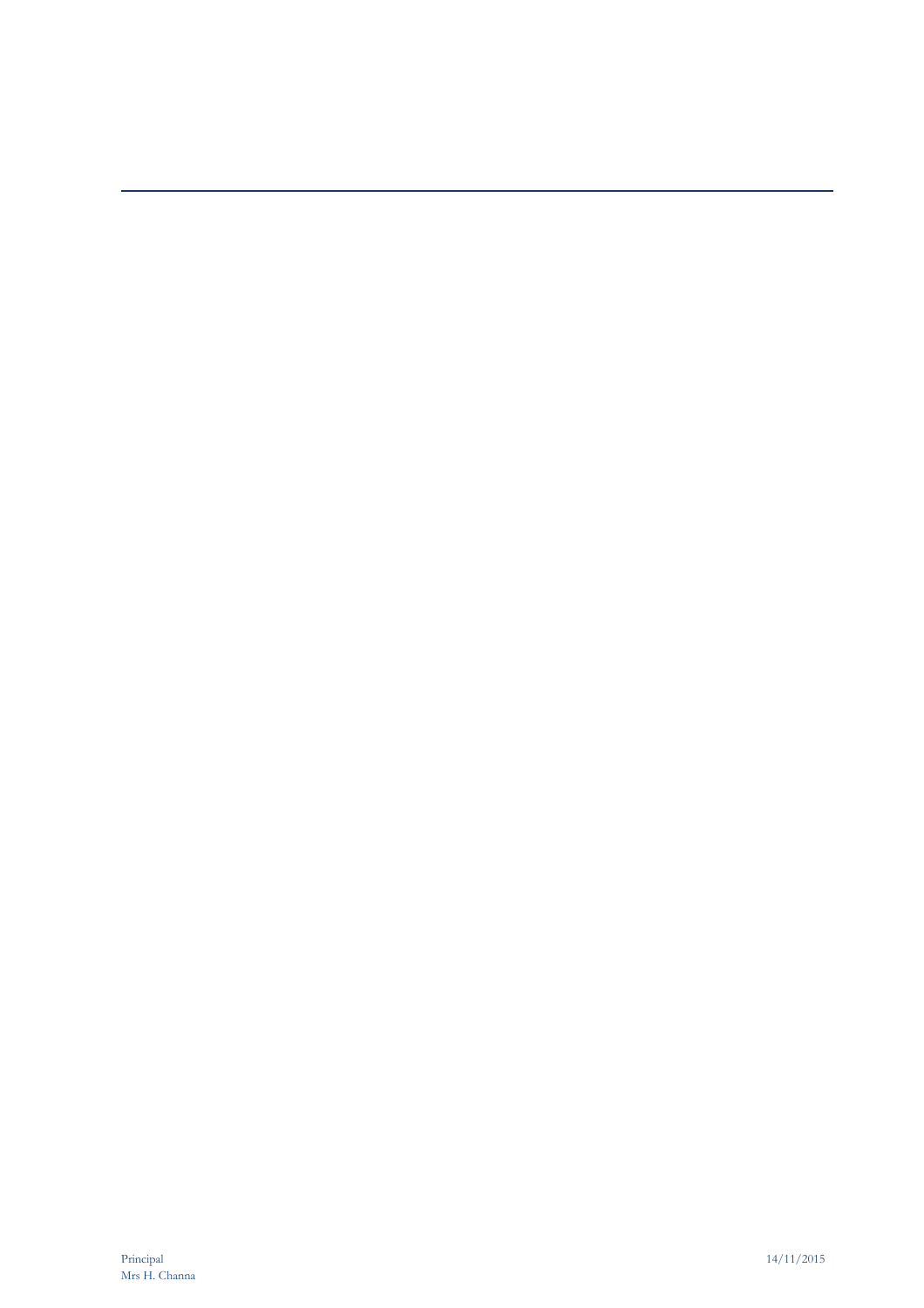

## POLICY INFORMATION

#### **Named personnel with designated responsibility for Access**

| Academic year | Designated<br>Senior person | Deputy.<br>Designated Senior<br>person | Nominate<br>d<br>Governor | Chair of<br>Governors |
|---------------|-----------------------------|----------------------------------------|---------------------------|-----------------------|
| 2021-2022     | Farzana Ahmed               | Caroline Entwistle                     |                           | Mark Gregory          |

#### **Policy review dates**

| <b>Review Date</b> | Changes made               | By whom   |
|--------------------|----------------------------|-----------|
| June 2022          | Change of designated staff | Ms Hudson |
|                    |                            |           |

#### **Ratification by Governing Body**

| Academic year Date of ratification | <b>Chair of Governors</b> |
|------------------------------------|---------------------------|
|                                    |                           |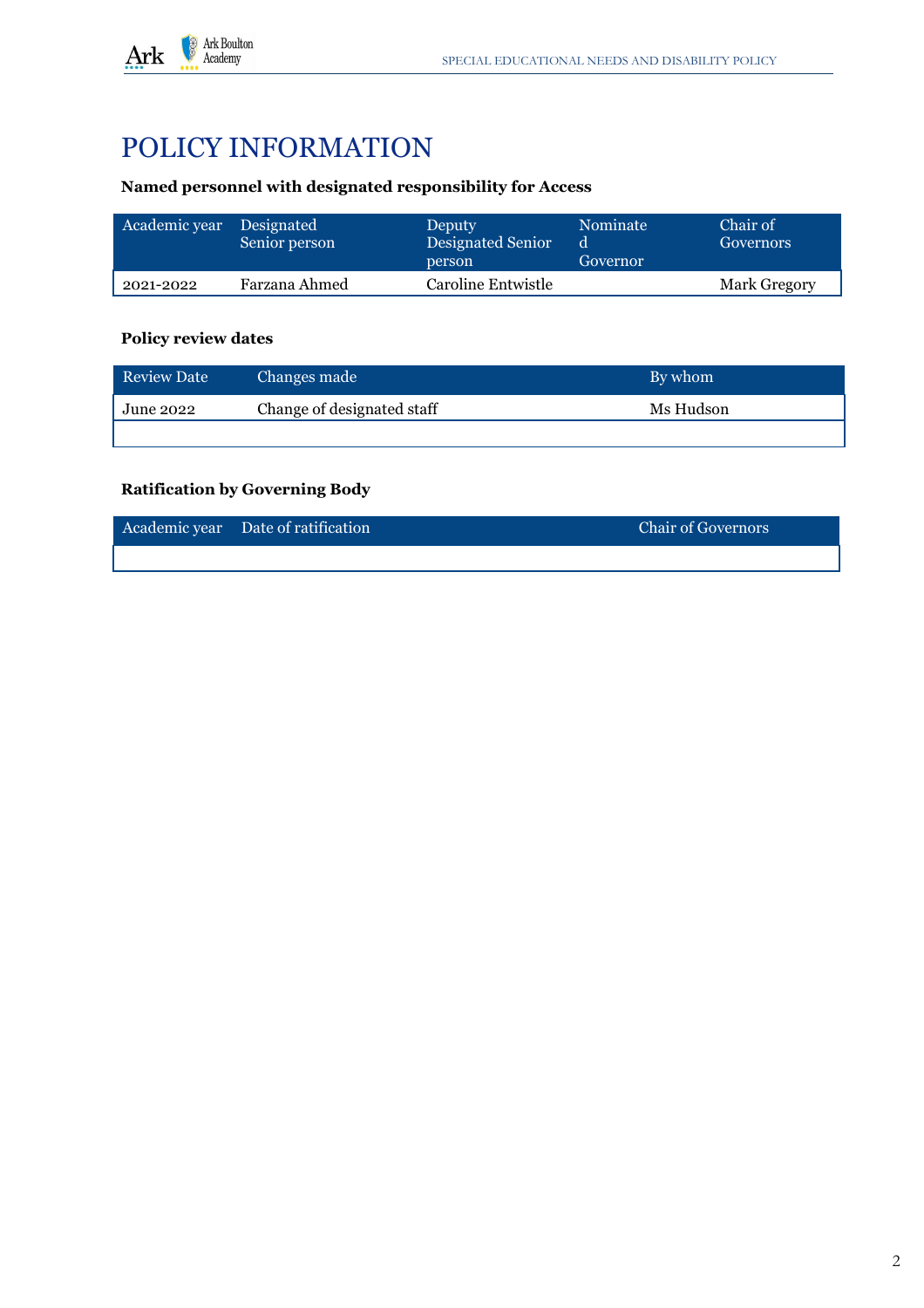

## **CONTENTS**

| <b>1 SETTING INFORMATION</b> | $\boldsymbol{\varDelta}$ |
|------------------------------|--------------------------|
| 2 PURPOSE                    | 5                        |
| 3 PROCESS                    |                          |
| 4 SUMMARY                    |                          |
| 5 PLAN                       |                          |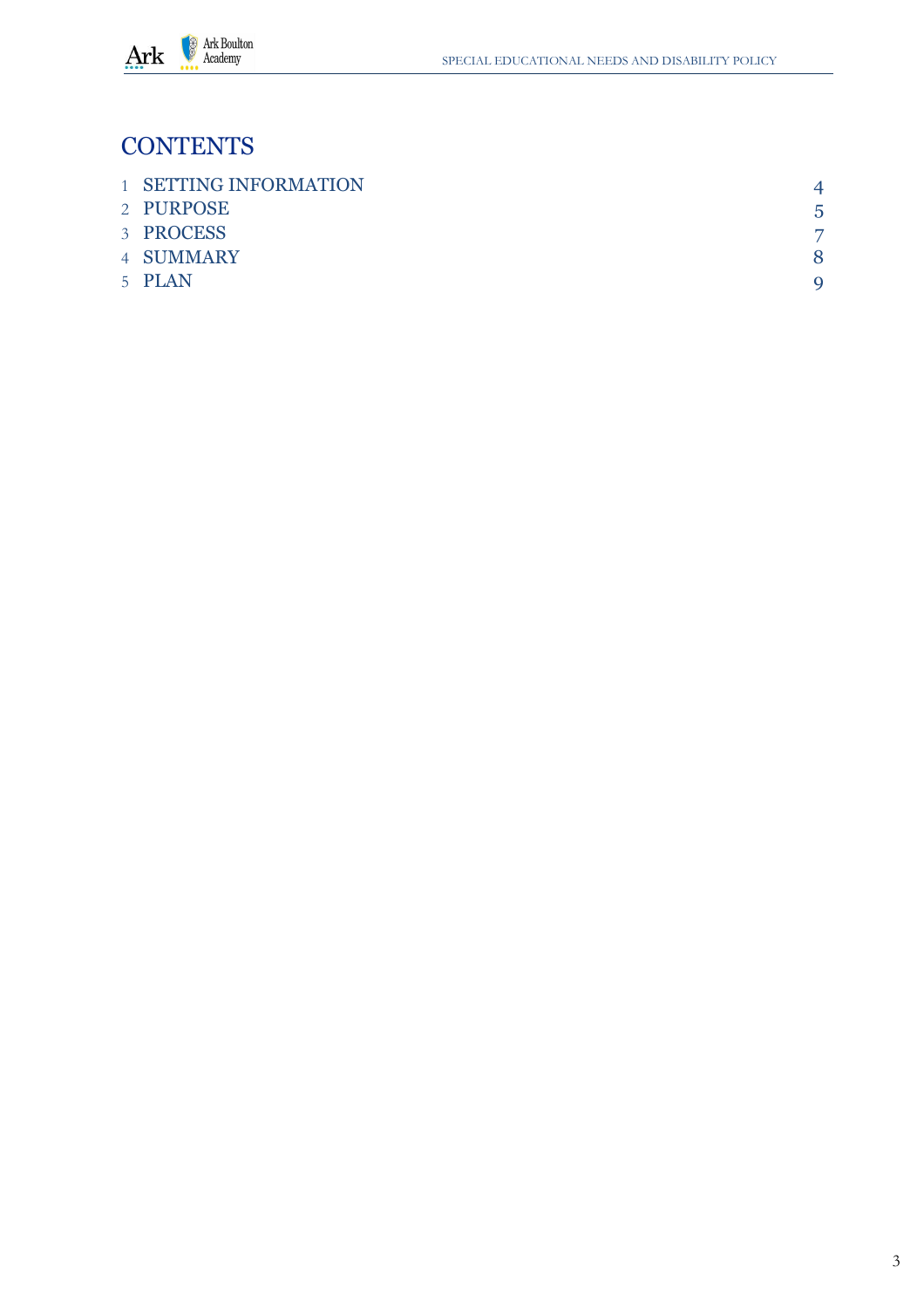

#### <span id="page-4-0"></span>1 SETTING INFORMATION

#### **Vision and Values**

Ark Boulton Academy is an inclusive school where all students are made to feel welcome and valued. Our Academy vision sets out to ensure that all students enjoy high quality learning experiences through which they are able to achieve their full potential irrelevant of their needs.

Our inclusive ethos aims to encourage all students to be actively involved in their own learning. This involves valuing all students and staff equally and reducing barriers to learning and participation.

#### **Diverse Needs in our Community**

Ark Boulton currently has 906 pupils on roll, aged  $11 - 16$ . Ark Boulton Academy does not currently have a sixth form provision.

Currently, 72% of pupils speak English as an Additional Language with many students speaking community languages.

A significant number of pupils live in close proximity to the school (Sparkhill) in an area which is one of the most deprived in Birmingham reflected by its high proportion of students that are in receipt of free school meals and the percentage of pupil premium students at the academy (65%).

Ark Boulton Academy is a Fully Accessible Mainstream School (FAM) with eight funded places. We currently have eight students with physical disabilities, six hearing impaired students and one visually impaired student.

#### **Consultation to inform Audit/Action Plan: School staff, governors and support services**

Consultation with stakeholders is an ongoing process, involving both formal and informal procedures. Regular reviews take place with support services to evaluate needs and provisions.

#### **Views of Parents**

Parental views are formally solicited at termly meetings through Pupil Passport reviews. Parents are also encouraged to arrange to see staff if they have particular concerns (or complaints). Several members of staff are employed specifically because they speak community languages.

#### **Views of Children and Young People**

Students are regularly consulted, including through personal reviews and student voice polling.

Students are highly involved in the writing of Pupil Passports and their individual targets.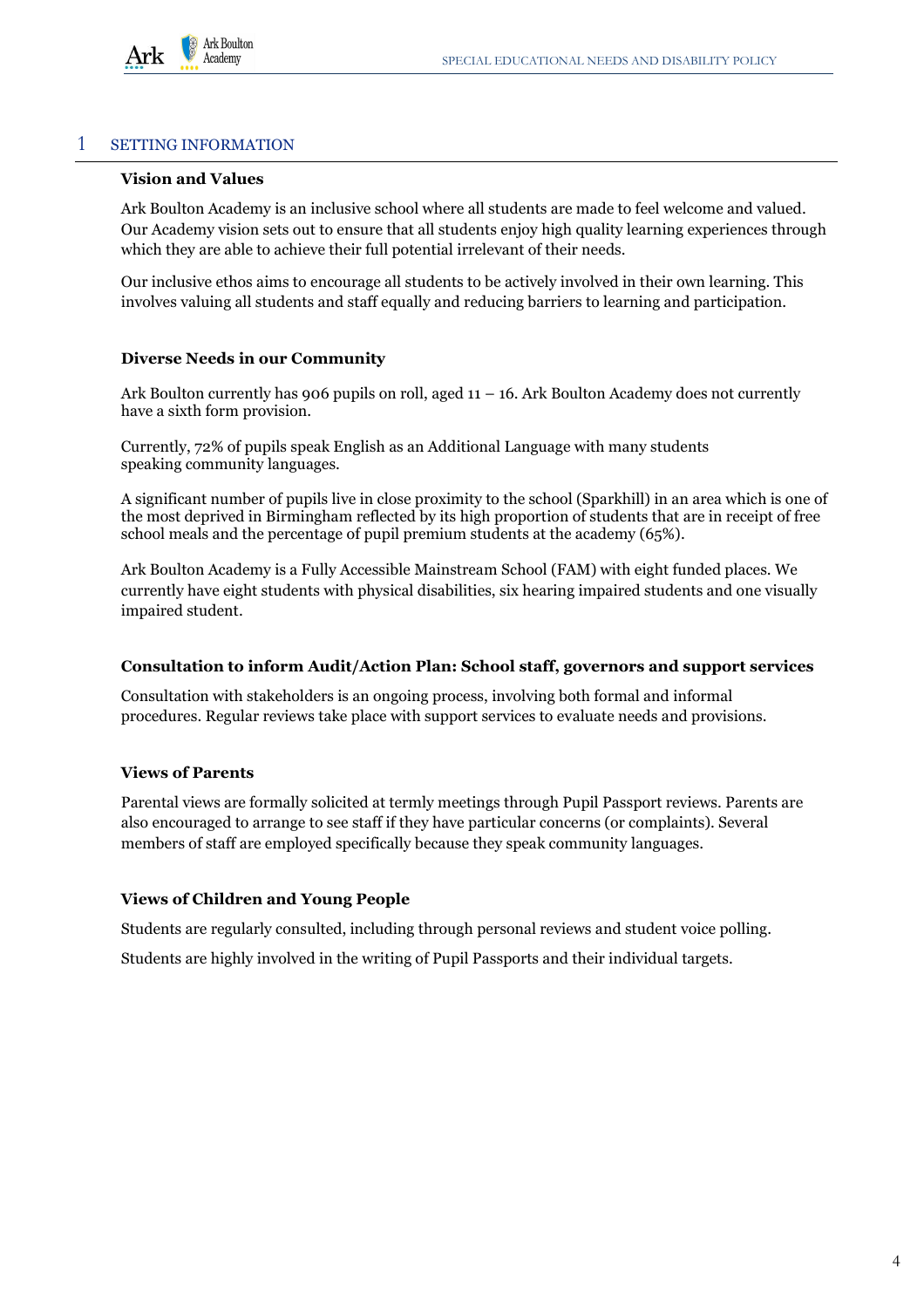

#### <span id="page-5-0"></span>2 PURPOSE

Ark Boulton Academy is committed to providing a fully accessible environment which values and includes all pupils, staff, parents and visitors regardless of their education, physical, sensory, social, spiritual, emotional and cultural needs.

We are committed to challenging negative attitudes about disability and accessibility and to developing a culture of awareness, tolerance and inclusion.

We aim to as far as possible to remove those barriers which make it hard for a person who has difficulties with:

- Physical co-ordination
- Mobility
- **Continence**
- Ability to lift, carry or move everyday objects
- Speech, hearing or eyesight
- Memory or ability to learn, concentrate or understand
- Perceiving risk or physical danger

All pupils should be able to take part in the day to day life at the school and benefit from the learning experiences we provide.

Overall, the Accessibility Plan will contain relevant actions to:

- Improve access to the physical environment of the school, adding specialist facilities as necessary. This covers improvements to the physical environment of the school and physical aids to access education.
- Increase access to the curriculum for pupils with a disability, expanding the curriculum as necessary to ensure that students with a disability are as equally prepared for life as are the ablebodied students. This covers teaching and learning and the wider curriculum of the school such as participation in after-school clubs, leisure and cultural activities or school visits. It also covers the provision of specialist aids and equipment, which may assist these pupils in accessing the curriculum.
- Improve the delivery of written information to pupils, staff, parents and visitors with disabilities. Examples might include hand-outs, timetables, textbooks and information about the school and school events. The information should be made available in various preferred formats within a reasonable time frame.

Action plans will be reviewed and adjusted on an annual basis or when appropriate. A new Accessibility Plan will be drawn up every three years.

We acknowledge that it is necessary to raise awareness of issues related to accessibility and to provide appropriate training for staff and governors in the matter of disability discrimination. This Accessibility Plan should be read in conjunction with the following policies, strategies and documents:

- Curriculum
- Teaching and Learning
- Equal Opportunities Policy
- Health & Safety Policy
- Special Educational Needs Policy
- Staff Professional Development Policy
- Behaviour Management Policy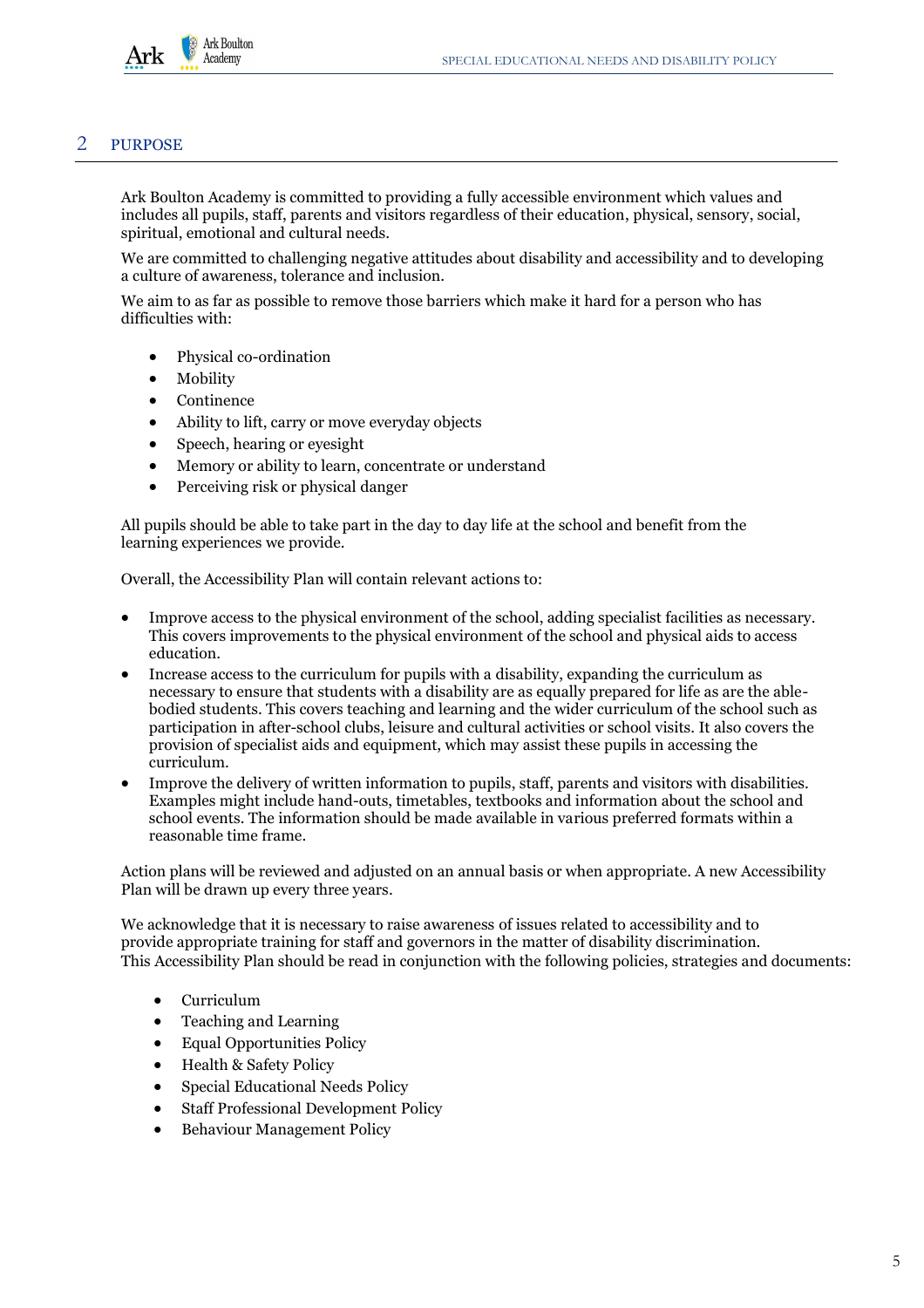

- **Emergency Evacuation Procedures**
- School Improvement Plan
- School Prospectus

#### **Information from pupil data and school audit**

The latest information regarding the number of pupils with special educational needs and disability for Ark Boulton Academy can be found in the SEND Register.

The views of all stakeholders including external agencies, pupils and their parent/carers will be sought through regular meetings which are held as part of the on-going support given by Ark Boulton Academy to its students and staff. This includes annual reviews, external meetings and termly review meetings for Pupil Passports.

The main priorities in Ark Boulton Academy's plan are as follows:

#### **Increasing the extent to which disabled pupils can participate in the school curriculum**

- The school will endeavour to provide suitable access to a range of curriculum opportunities in both Lower and Upper School including an alternative provision in Upper School
- Where necessary, guidance and support will be given by the SENCO, Miss M Javaid to staff in school and families.
- Ark Boulton have several One to One Mobility Assistants who are deployed by the schools SENCO to ensure the needs of students with a Education, Health and Care plan or specific needs are being met.
- Ark Boulton Academy will facilitate services from a range of agencies for all pupils and their families.
- All teachers will be informed in disability needs and strategies to accommodate in the curriculum including active subjects such as Physical Education and Drama.
- All teachers will be trained in Quality First strategies to increase access to learning

#### **Improving the physical environment of the school to increase the extent to which disabled pupils can take advantage of education and associated services**

- D Block and E block have one lift each ensuring access for all pupils to the first and second floors. The staffroom is accessible by lift for any staff with mobility needs or hidden disabilities.
- Excellent access to the main building with automatic front doors
- There is a meeting room and toilets within easy reach of the reception so we can easily accommodate wheelchair users and visitors with reduced mobility.
- Sport facilities that are located on first and second floor are accessible via stair lifts. All buildings have ramps to enable access for wheelchair users.
- Ark Boulton Academy has disabled toilet facilities for pupils and for the use of disabled people using extended school services with grab handles for additional support and emergency cords to request help
- Ark Boulton Academy has disabled shower facilities with grab handles for additional support and emergency cords to request help.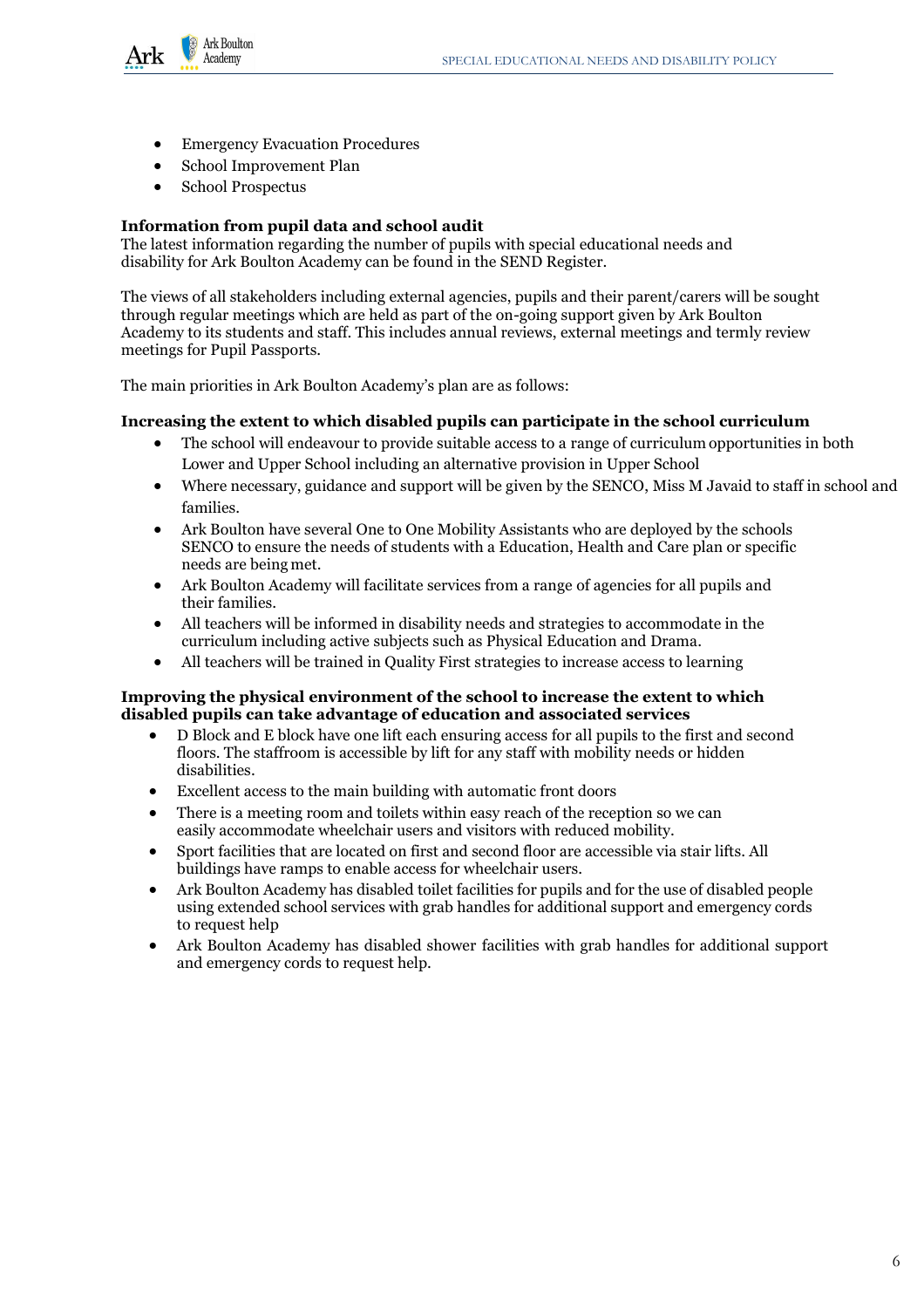

#### <span id="page-7-0"></span>3 PROCESS

To ensure all aspects of the school allow students with disabilities to access the school environment and curriculum, all activities are reviewed and actions created. This involves:

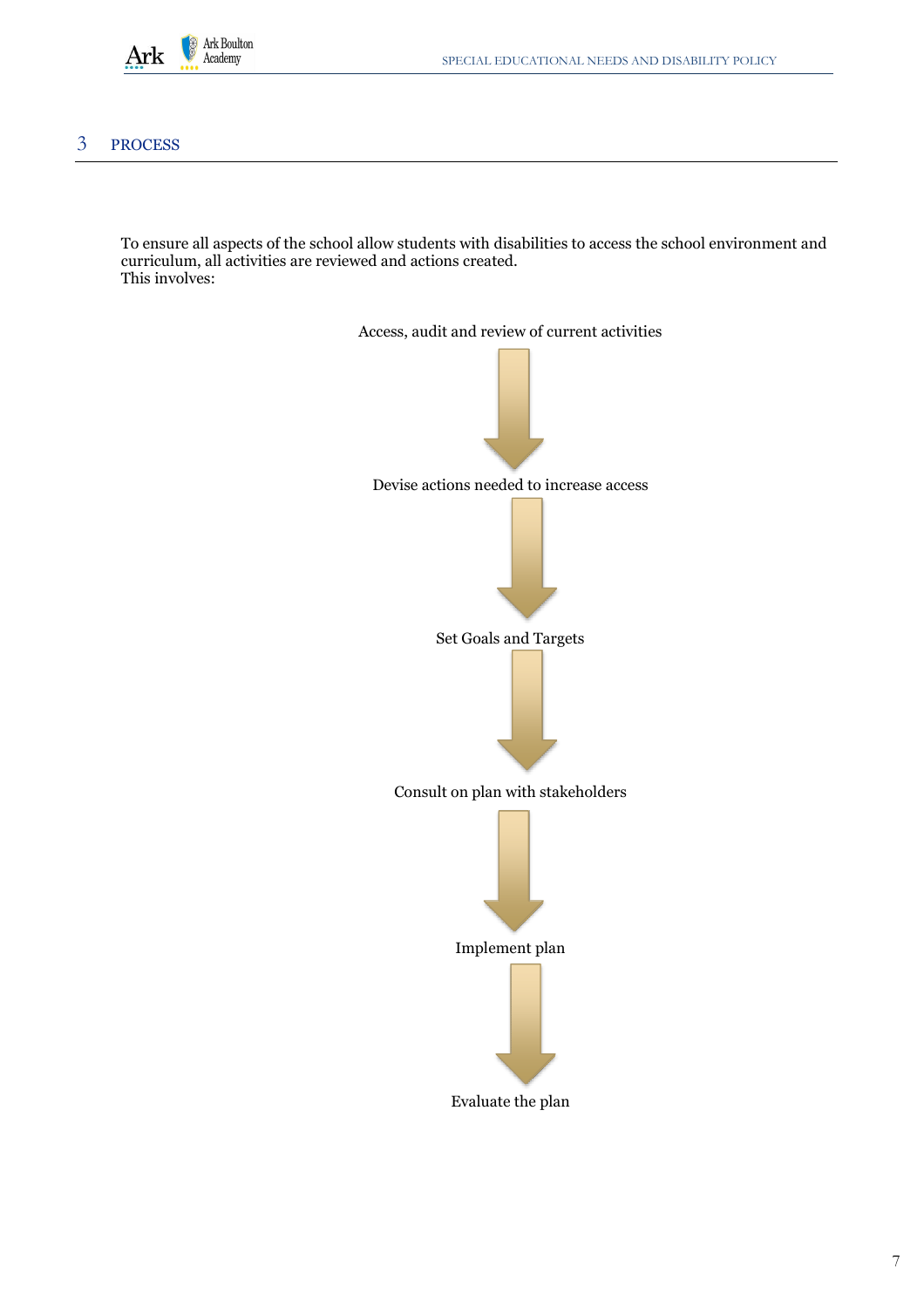

#### <span id="page-8-0"></span>4 SUMMARY

We will:

- Continue to review the environment of the school including access and safety
- Continue to review the way we plan, prepare and deliver the curriculum in both Lower and Upper School, including the information we provide for pupils such as worksheets, resources and key dates or information.
- Continue to review termly the information on Pupil Passports to ensure they are accurate to the needs of our students. These will be shared with all staff in the academy to promote understanding of student needs and strategies.
- Provide an atmosphere where all staff and pupils feel safe and valued by promoting understanding of disability and work to show positive models of people with a disability. Our focus will be to avoid stereotypes and use language which emphasises the person rather than the disability.
- Review our extra-curricular activities which may have limited access for pupils with a disability and provide a solution to enable us to provide learning experiences which promote similar development of knowledge and understanding.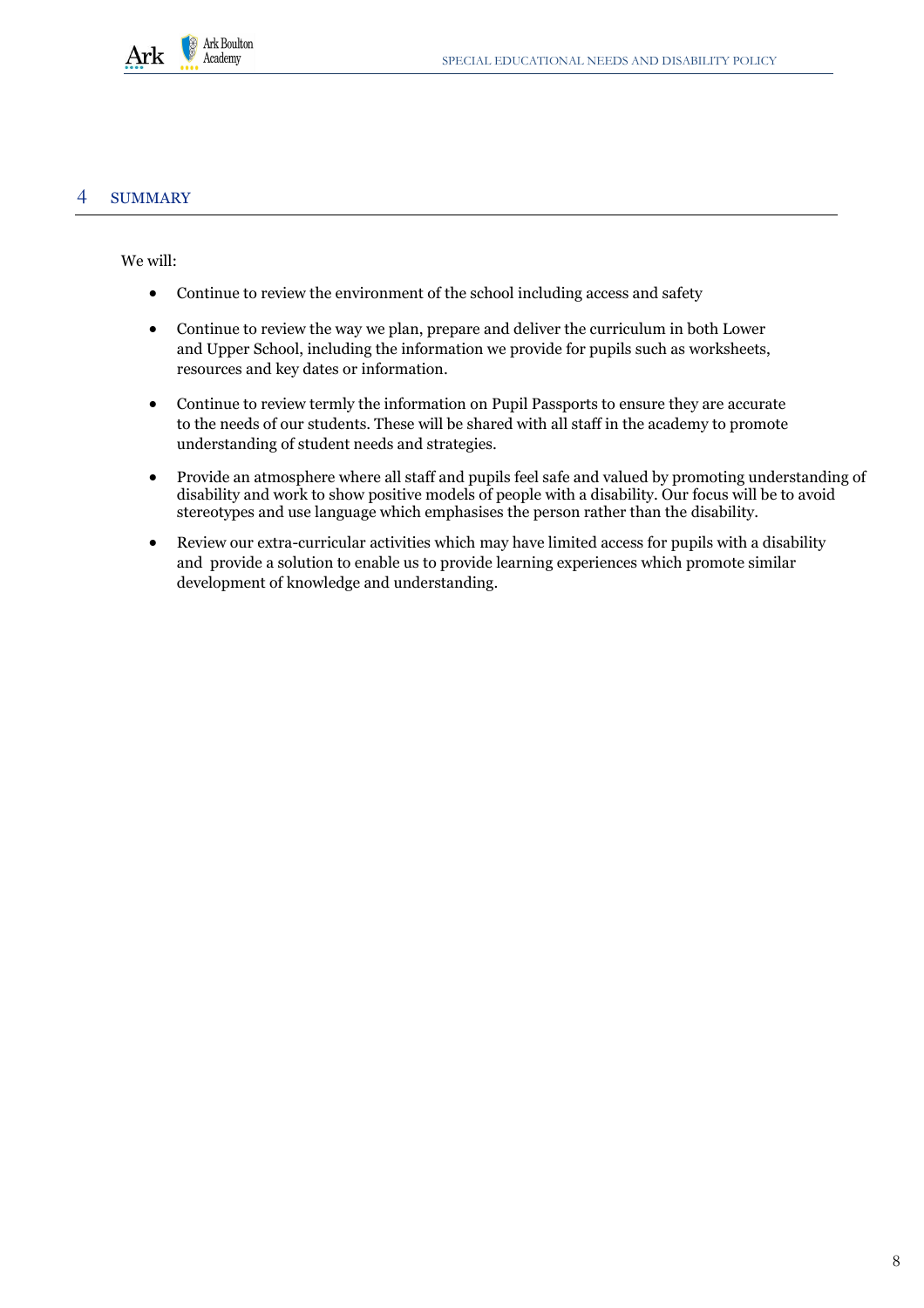

### 1 PLAN

| <b>Improving Physical Access</b>                                                                      |                                                                                                                                                                                                |                                                                                                            |              |                                                                  |                   |  |
|-------------------------------------------------------------------------------------------------------|------------------------------------------------------------------------------------------------------------------------------------------------------------------------------------------------|------------------------------------------------------------------------------------------------------------|--------------|------------------------------------------------------------------|-------------------|--|
| Target                                                                                                | Action                                                                                                                                                                                         | Outcome                                                                                                    | Timescale    | Success Criteria                                                 | Monitoring/Review |  |
| Ensure no<br>student is<br>excluded from<br>accessing the<br>premises                                 | Conduct an<br>annual audit of<br>school premises<br>taking into<br>account the<br>specific needs of<br>any student<br>either current of<br>perspective                                         | All classrooms<br>are accessible to<br>all students                                                        | Annual audit | All students can<br>access the<br>premises                       | SENCO and SLT     |  |
| Ensure all<br>Physical<br>Education<br>lessons are<br>accessible to all-<br>equipment and<br>premises | Conduct an<br>annual audit of<br>stair lift<br>equipment to<br>assess access to<br>sports rooms<br>Consult with PSS<br>for key<br>equipment and<br>strategies to<br>ensure access to<br>lesson | All Physical<br><b>Education</b> rooms<br>and sessions are<br>accessible to<br>students with<br>disability | Annual audit | All students<br>access the<br>Physical<br><b>Education</b> areas | SENCO and SLT     |  |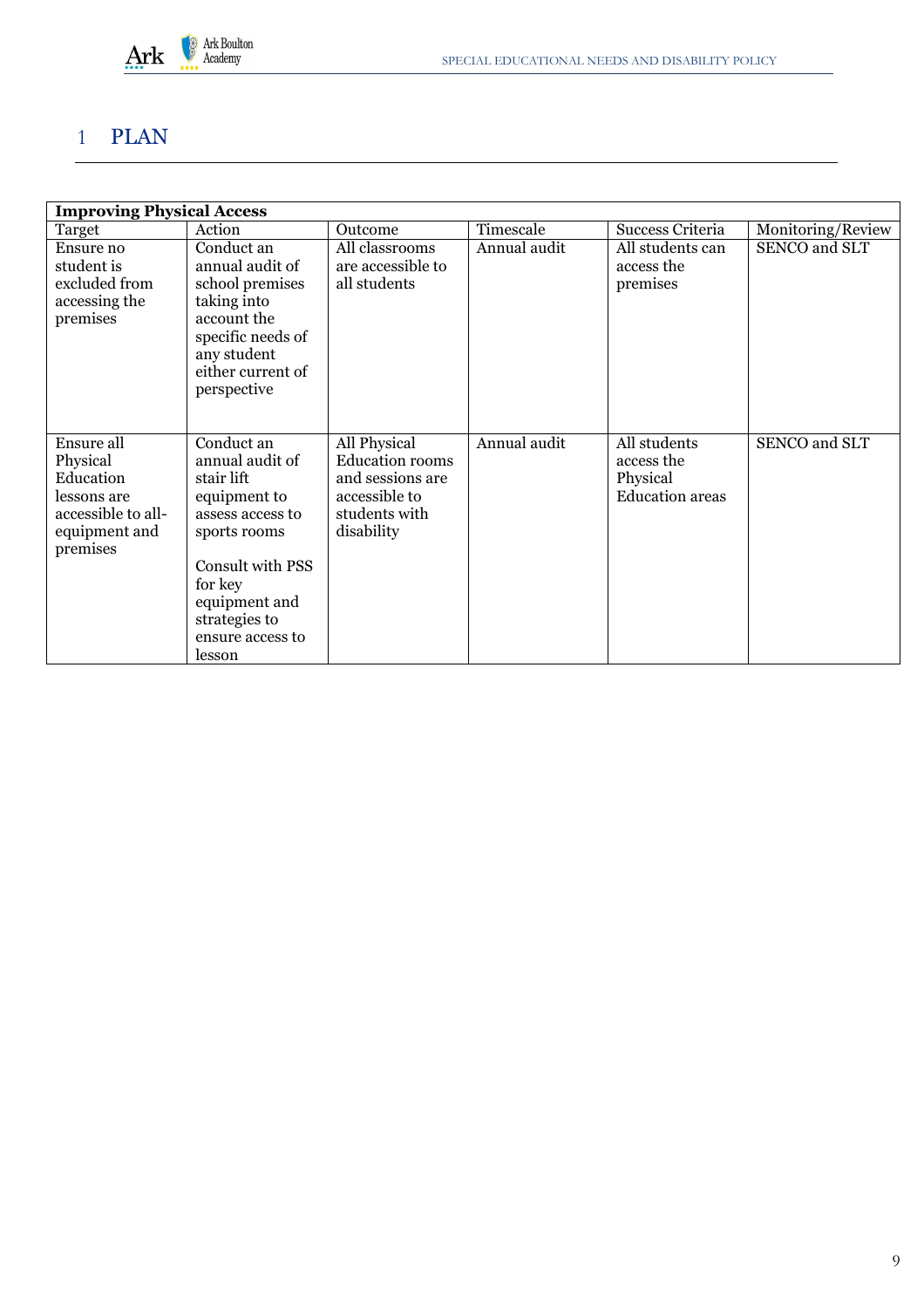

| <b>Improving Curriculum Access</b>                                                                                                                                                 |                                                                                                                                                                                                                                                |                                                                                                                           |                                                             |                                                                                                                                                                                                                |                                                                      |  |
|------------------------------------------------------------------------------------------------------------------------------------------------------------------------------------|------------------------------------------------------------------------------------------------------------------------------------------------------------------------------------------------------------------------------------------------|---------------------------------------------------------------------------------------------------------------------------|-------------------------------------------------------------|----------------------------------------------------------------------------------------------------------------------------------------------------------------------------------------------------------------|----------------------------------------------------------------------|--|
| Target                                                                                                                                                                             | Action                                                                                                                                                                                                                                         | Outcome                                                                                                                   | Timescale                                                   | Success Criteria                                                                                                                                                                                               | Monitoring/Review                                                    |  |
| Ensure all<br><b>SEND</b> students<br>have a Pupil<br>Passport and<br>Individual<br><b>Learning Plans</b><br>are written                                                           | Write and<br>review termly<br>Pupil<br>Passports<br>with students<br>and parents<br>Share Pupil<br>Passports<br>with all staff<br>in the<br>academy                                                                                            | <b>Pupil Passport created</b><br>with key Quality First<br>and<br>social/communication<br>strategies for SEND<br>students | Termly reviews<br>New Passport<br>written in<br>summer term | Learning walk<br>observations and<br>pupil data<br>indicate that the<br>needs of learners<br>are being met.                                                                                                    | <b>DoF</b><br><b>SENCO</b>                                           |  |
| <b>Ensure teaching</b><br>and learning<br>meets the needs<br>of learners<br>through Quality<br>First teaching<br>strategies                                                        | All teachers<br>are trained in<br><b>Quality First</b><br>strategies<br>All SEND<br>students Pupil<br>Passports<br>include<br>appropriate<br><b>Quality First</b><br>strategies to<br>support the<br>student in<br>accessing the<br>curriculum | All lessons are<br>accessible to SEND<br>students                                                                         | Ongoing                                                     | Learning walk<br>observations and<br>pupil data<br>indicate that the<br>needs of learners<br>are being met.                                                                                                    | DoF<br><b>SENCO</b>                                                  |  |
| Ensure all<br>students have<br>laptop access to<br>complete<br>homework as<br>per school<br>Digital Strategy                                                                       | Tutor reviews<br>laptop access<br>in parent<br>review<br>meetings.                                                                                                                                                                             | All students are able to<br>access homework and<br>the Ark Boulton Virtual<br>Library through a<br>laptop                 | Ongoing                                                     | All students<br>complete<br>homework and<br>submit via<br>Teams.<br>All students can<br>access online<br>learning when<br>required                                                                             | <b>Tutors</b>                                                        |  |
| Continue to<br>raise awareness<br>of disability<br>issues and<br>provide training<br>on health<br>conditions<br>including<br>epilepsy,<br>diabetes,<br>asthma and<br>using epipens | Provide<br>training and<br>awareness<br>sessions in<br>twilights,<br><b>INSET</b> and<br>staff meetings<br>Raise<br>awareness for<br>students<br>through<br>assemblies<br>and personal<br>development<br>curriculum.                           | Ark Boulton Academy<br>will be a fully inclusive<br>academy                                                               | Ongoing                                                     | Whole school<br>community are<br>aware or issues<br>and<br>accommodating<br>to others needs.<br>This is reflected<br>in character and<br>behaviour of<br>students and<br>through students<br>and staff surveys | <b>SENCO</b><br><b>SLT</b><br>First Aid Lead<br><b>Culture Leads</b> |  |
| Continue to<br>ensure the<br>needs of SEND<br>students and<br>met and, where<br>needed,<br>intervention put                                                                        | Implement<br>weekly<br>tracking of<br>behaviour<br>data<br>Implement                                                                                                                                                                           | Improved behaviour<br>and attainment data for<br><b>SEND</b> students                                                     | Ongoing (termly<br>review meetings)                         | Needs of SEND<br>students are<br>addressed and<br>met.<br><b>SEND</b> students<br>achieve on par or                                                                                                            | <b>SLT</b><br><b>SENCO</b><br>1-1 mobility                           |  |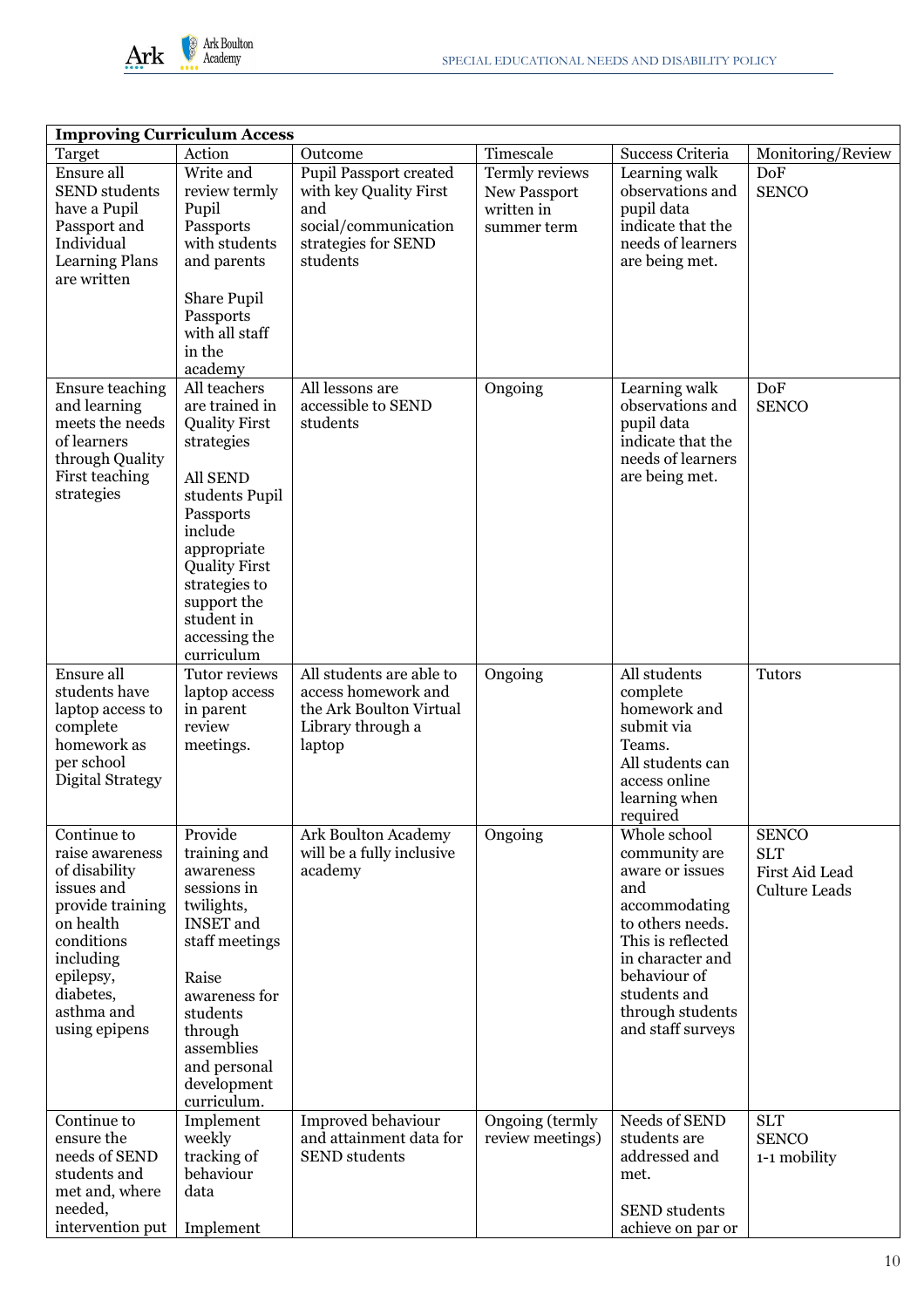

| into place                                                                                                                                                                   | termly<br>assessment                                                                                                    |                                                                                                                                                                                          |                             | above non-SEND<br>peers                                                                                                                                                  |                                        |
|------------------------------------------------------------------------------------------------------------------------------------------------------------------------------|-------------------------------------------------------------------------------------------------------------------------|------------------------------------------------------------------------------------------------------------------------------------------------------------------------------------------|-----------------------------|--------------------------------------------------------------------------------------------------------------------------------------------------------------------------|----------------------------------------|
|                                                                                                                                                                              | progress<br>tracking data                                                                                               |                                                                                                                                                                                          |                             |                                                                                                                                                                          |                                        |
|                                                                                                                                                                              | Identify key<br>students and<br>put in                                                                                  |                                                                                                                                                                                          |                             |                                                                                                                                                                          |                                        |
|                                                                                                                                                                              | strategies<br>such as:                                                                                                  |                                                                                                                                                                                          |                             |                                                                                                                                                                          |                                        |
|                                                                                                                                                                              | 1. Changing<br>method of<br>homework<br>2. Catch up                                                                     |                                                                                                                                                                                          |                             |                                                                                                                                                                          |                                        |
|                                                                                                                                                                              | sessions<br>3. Reports<br>4. Reading                                                                                    |                                                                                                                                                                                          |                             |                                                                                                                                                                          |                                        |
|                                                                                                                                                                              | interventions                                                                                                           |                                                                                                                                                                                          |                             |                                                                                                                                                                          |                                        |
| All<br>physical/active<br>lessons are<br>planned to<br>ensure<br>participation of<br><b>SEND</b> students                                                                    | Review of<br>lesson plans<br>and<br>adaptations<br>added<br>through<br>teacher and 1-<br>1 planning                     | All PE and Drama<br>lessons are accessible<br>through adaptations                                                                                                                        | Ongoing                     | Increased access<br>to all PE and<br>Drama lessons<br>for all SEND<br>students                                                                                           | Teachers<br>Enhanced<br>Provision team |
| All out of school<br>activities such<br>as extra<br>curriculum<br>activities and<br>visits are<br>planned to<br>allow<br>participation of<br><b>SEND</b> students            | Review all<br>provisions to<br>ensure<br>compliance<br>with<br>legislation                                              | All activities will be<br>conducted in an<br>inclusive environment                                                                                                                       | Ongoing                     | Increased access<br>and participation<br>in all activities<br>for SEND<br>students                                                                                       | Enhanced<br>Provision team<br>DoF      |
| Liaise with<br>primary schools<br>and SENAR to<br>review potential<br>year 7 intakes                                                                                         | Identify<br>students who<br>may need<br>additional<br>provision due<br>to SEND<br>needs.                                | The school will be able<br>to plan appropriate<br>provision<br>Key students will be<br>invited to summer<br>school provision                                                             | Spring/summer<br>term       | Draft Pupil<br>Passport,<br>provisions,<br>equipment and<br>strategies put in<br>place for<br>September start                                                            | <b>SENCO</b><br>Enhanced<br>Provision  |
| Provide<br>alternative<br>curriculum<br>opportunities to<br>ensure students<br>are able to<br>progress to<br>college, an<br>apprenticeship<br>or a career of<br>their choice | Identify<br>students who<br>may excel in<br>Functional<br>Skills and<br><b>BTEC</b><br>English,<br>Maths and<br>Science | Students (SEND and<br>non-SEND) who are at<br>risk of not achieving a<br>grade in GCSE English,<br>Maths or Science are<br>given the opportunity to<br>complete alternative<br>provision | Assessment<br>Spring year 9 | Students gain<br>Level 2<br><b>Functional Skills</b><br>English and<br>Maths and Level<br>2 BTEC<br>Principles or<br><b>Applied Science</b><br>to progress to<br>college | <b>SLT</b>                             |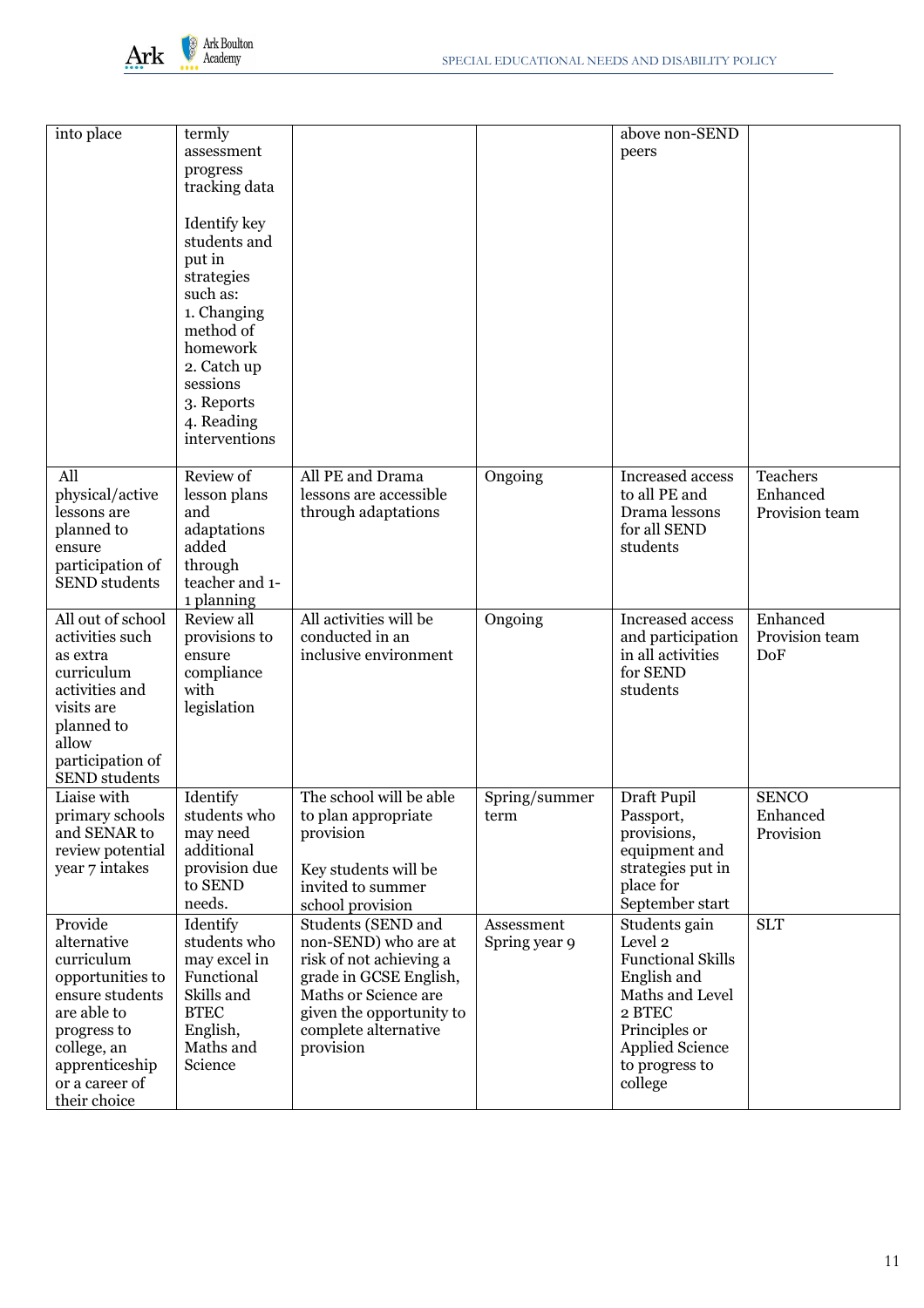

| <b>Improving the Delivery of Written Information</b>                                                                         |                                                                                                                                                                                                                    |                                                                                                                       |                          |                                                                                                                                                                                                                |                                            |  |  |
|------------------------------------------------------------------------------------------------------------------------------|--------------------------------------------------------------------------------------------------------------------------------------------------------------------------------------------------------------------|-----------------------------------------------------------------------------------------------------------------------|--------------------------|----------------------------------------------------------------------------------------------------------------------------------------------------------------------------------------------------------------|--------------------------------------------|--|--|
| Target                                                                                                                       | Action                                                                                                                                                                                                             | Outcome                                                                                                               | Timescale                | Success Criteria                                                                                                                                                                                               | Monitoring/Review                          |  |  |
| Students with<br>visual<br>impairment or<br>ADHD given A3<br>Journal to<br>record<br>information<br>Make available           | A3 Journals<br>produced in<br>Lower and<br>Upper School.<br><b>Students</b><br>identified and<br>journals<br>distributed in<br>Autumn term<br>Written                                                              | Students have access to<br>enlarged journal<br>The school will be                                                     | September<br>As required | Students are able<br>to access the<br>journal and note<br>all information<br>due to enlarged<br>space<br>Delivery of                                                                                           | <b>SENCO</b><br>Tutor<br><b>Admin Team</b> |  |  |
| written material<br>in alternative<br>formats, if<br>required                                                                | material will<br>be formatted<br>in alternative<br>formats such<br>as different<br>languages or<br>via text or<br>email.                                                                                           | able to provide<br>written information<br>in different formats<br>when required for<br>individual purposes            |                          | information to<br>disabled pupils<br>and families<br>improved.                                                                                                                                                 |                                            |  |  |
| Make available<br>school<br>brochures,<br>newsletters and<br>other<br>information in a<br>variety of<br>formats as<br>needed | All<br>publications<br>added to<br>school website<br>and<br>distributed by<br>text or email<br>When<br>requested,<br>information<br>printed and<br>distributed.<br>When<br>requested,<br>information<br>translated | All school information<br>available to all<br>stakeholders including<br>families                                      | As required              | Improvement of<br>delivery of<br>information to<br>parents and the<br>school<br>community                                                                                                                      | <b>Admin Team</b>                          |  |  |
| Review<br>documentation<br>to ensure access<br>for students<br>with visual<br>impairment                                     | Advise<br>teachers and<br>other staff on<br>alternative<br>formats to<br>produce<br>customised<br>materials                                                                                                        | All information, in class<br>and around school, is<br>available to students<br>and parents with visual<br>impairments | As required              | School<br>information for<br>students and<br>parents with<br>visual<br>impairments in<br>improved                                                                                                              | <b>SENCO</b><br>Enhanced<br>Provision      |  |  |
| Make sure every<br>disabled parent<br>has every<br>opportunity to<br>be involved                                             | Utilise<br>disabled<br>parking spaces<br>and<br>designated<br>drop off areas.<br>Arrange<br>interpreters to<br>communicate<br>with deaf<br>parents or<br>parents with<br>language<br>barriers.<br>Offer phone      | All information and<br>events are accessible                                                                          | As required              | Disable parents<br>are not<br>discriminated<br>against and are<br>encouraged to be<br>involved in their<br>child's academic<br>and character<br>development.<br>Disabled parents<br>regularly attend<br>events | <b>SENCO</b>                               |  |  |